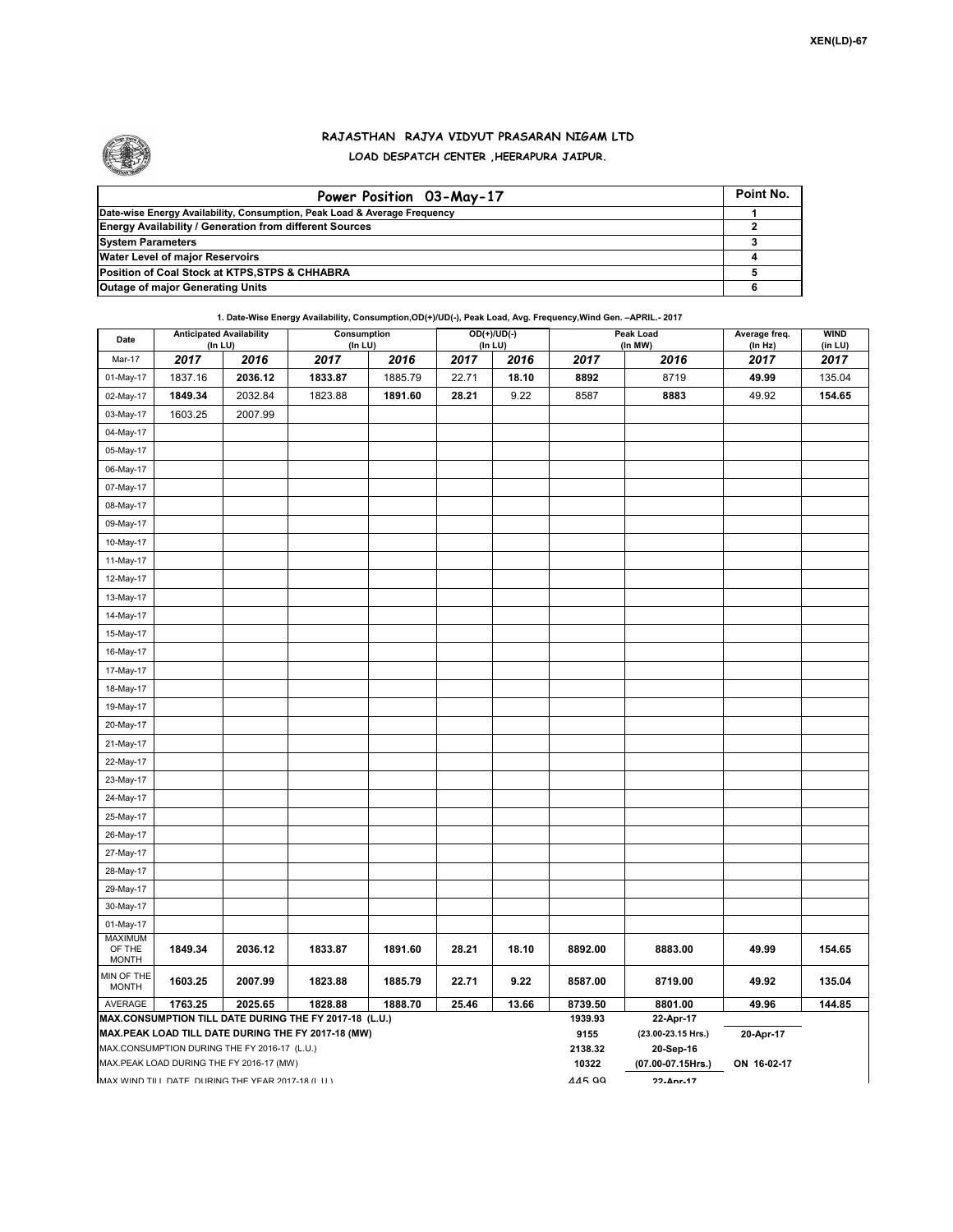|                | (In LUI)                                        |                 |               |          |
|----------------|-------------------------------------------------|-----------------|---------------|----------|
| S.No.          | Sources Available to Rajasthan / Installed      | Prior           | Prior         | Actual   |
|                | Capacity as on 30.09.2016                       | assessment of   | assessment of | Energy   |
|                | (In MW)                                         | Avail. For next | Avail.        | Received |
|                |                                                 | Dav             |               |          |
|                |                                                 |                 | 2-May-17      |          |
| 1              | KTPS (1240/1240)                                | 175.00          | 176.00        | 169.45   |
|                |                                                 |                 |               |          |
| $\overline{2}$ | STPS (1500/1500)                                | 55.00           | 55.00         | 53.35    |
| 3              | DHOLPUR GAS CCPP (330/330)                      | 0.00            | 0.00          | 0.00     |
| 4              | RAMGARH (273.5/273.5)                           | 10.00           | 10.00         | 9.28     |
| 5              | RAPP-A(200/200)                                 | 0.00            | 0.00          | 0.00     |
| 6              | MAHI (140/140)                                  | 0.00            | 0.00          | 0.00     |
| 7              | CHAMBAL (RPS+JS) (135.5/271)                    | 0.00            | 0.00          | 0.69     |
| 8              | <b>GIRAL LIGNITE (250/250)</b>                  | 0.00            | 0.00          | 0.00     |
| 9              | CHHABRA TPS 1000/1000)                          | 108.00          | 218.00        | 170.44   |
|                | ADANI (TPS) + KALISINDH (TPS)                   | 245.00          | 342.00        | 331.12   |
| 10             | (1200+1200/1320+1200)                           |                 |               |          |
|                |                                                 |                 |               |          |
| 11             | WIND FARM (3980.40/4119.15)                     | 120.00          | 140.00        | 154.65   |
| 12             | SOLAR POWER(737.70/1295.70)                     | 0.00            | 0.00          | 0.00     |
| 13             | CAPTIVE POWER PLANTS                            | 0.00            | 0.00          | 0.00     |
| 14             | REGIONAL (INTRA STATE) O.A. (VLTPS)             | 0.00            | 0.00          | 0.00     |
| 15             | <b>OPEN ACCESS</b>                              | $-59.71$        | $-58.30$      | $-58.30$ |
| 16             | BIOMASS - (101.95/119.25)                       | 8.00            | 7.00          | 7.78     |
| 17             | BARSINGHSAR LTPS(250/250)                       | 26.00           | 26.00         | 25.13    |
| 18             | RAJWEST (1080/1080)                             | 172.00          | 202.00        | 196.26   |
|                | <b>TOTAL (A): 1-18</b>                          |                 |               | 1059.84  |
|                |                                                 | 859.29          | 1117.70       |          |
| 19             | <b>BBMB COMPLEX</b>                             |                 |               |          |
|                | a) BHAKRA(230.79/1516.3)                        | 28.12           | 27.91         | 27.91    |
|                | b) DEHAR (198/990)                              | 13.76           | 16.39         | 14.85    |
|                | c) PONG (231.66/396)                            | 13.02           | 15.43         | 13.90    |
|                | TOTAL : a TO c                                  | 54.90           | 59.74         | 56.66    |
| 20             | <b>CENTRAL STATIONS</b>                         |                 |               |          |
|                | d) SINGRAULI (300/2000)                         | 78.80           | 77.59         | 77.59    |
|                | e) RIHAND<br>(310.24/3000)                      | 89.07           | 89.10         | 87.68    |
|                |                                                 |                 |               |          |
|                | f) UNCHAHAR-I(20/420)                           | 4.68            | 0.76          | 4.68     |
|                | g) UNCHAHAR-II& III(61/630)                     | 14.95           | 3.13          | 18.65    |
|                | h) INDIRA GANDHI STPS(JHAJHAR) 0.00/1500)       | 0.00            | 0.00          | 0.00     |
|                | i) NCTPS DADRI St-II (43.22/980) + DADRI-TH     | 4.32            | 0.88          | 5.38     |
|                | j) DADRI GAS (77/830)                           | 4.21            | 4.01          | 3.89     |
|                | k) ANTA<br>(83.07/419)                          | 0.00            | 0.00          | 0.00     |
|                | I) AURAIYA<br>(61.03/663)                       | 0.00            | 0.00          | 0.00     |
|                | m) NAPP<br>(44/440)                             | 11.29           | 11.32         | 11.32    |
|                |                                                 |                 |               |          |
|                | n) RAPP-B<br>(125/440)                          | 31.09           | 31.09         | 31.09    |
|                | o) RAPP-C<br>(88/440)                           | 24.13           | 24.13         | 24.13    |
|                | p) SALAL<br>(20.36/690)                         | 3.46            | 3.69          | 3.79     |
|                | (70.37/720)<br>q) URI                           | 17.90           | 17.91         | 17.91    |
|                | r) TANAKPUR (10.86/94)                          | 0.58            | 0.45          | 0.51     |
|                | s) CHAMERA - (105.84/540)                       | 17.25           | 15.68         | 15.68    |
|                | t) CHAMERA-II (29.01/300)                       | 6.36            | 6.34          | 5.68     |
|                | u) CHAMERA-III (25.21/231)                      | 4.69            | 4.69          | 4.24     |
|                |                                                 |                 |               |          |
|                | v) DHAULIGANGA (27/280)                         | 2.04            | 2.47          | 2.22     |
|                | w) DULHASTI (42.42/390)                         | 12.09           | 12.09         | 12.09    |
|                | x) SEWA (13/120)                                | 2.92            | 3.72          | 3.72     |
|                | y) NJPC (112.00/1500) + RAMPUR(31.808/412.02)   | 20.50           | 21.41         | 19.35    |
|                | z) TEHRI (75/1000)                              | 4.45            | 4.72          | 4.18     |
|                | aa) KOTESHWR (33.44/400) + PARBATI3 (56.73/520) | 7.03            | 8.78          | 10.48    |
|                | ab) TALA                                        | 1.20            | 0.71          | 0.71     |
|                |                                                 |                 |               |          |
|                | ac) MUNDRA UMPP (380/4000)                      | 54.48           | 54.48         | 55.91    |
|                | ad) SASAN (372/3960)                            | 87.48           | 84.16         | 84.16    |
|                | ae) FRKKA+KHLGN+TLCHR (70.18/3940)              | 30.55           | 25.63         | 26.07    |
|                | af) URS POWER(DADRI TH-I)                       | 0.00            | 0.00          | 0.00     |
|                | TOTAL SCHEDULE(a TO af)                         | 590.40          | 568.69        | 587.80   |
|                | LOSSES                                          | $-20.22$        | $-20.93$      | $-23.76$ |
|                | <b>NET SCHEDULED</b>                            | 570.18          | 547.76        | 564.03   |
| 21             | BILATERAL (REG.) EXCL. BANKING                  | 9.52            | 11.43         | 9.89     |
|                |                                                 |                 |               |          |
| 22             | <b>BANKING</b>                                  | 0.00            | 0.00          | 0.00     |
| 23             | BILATERAL(INTER-REG.). EXCLUDING (ISOA &        | 85.80           | 109.89        | 104.01   |
|                | <b>BANKING)</b>                                 |                 |               |          |
| 24             | INTER STATE OPEN ACCESS (BILATERAL+IEX)         | 59.71           | 58.30         | 58.30    |
|                |                                                 |                 |               |          |
| 25             | INDIAN ENERGY EXCHANGE                          | 18.75           | $-0.40$       | $-0.40$  |
|                | <b>TOTAL(B): (19 TO 25)</b>                     | 743.95          | 731.64        | 735.83   |
|                | TOTAL GENERATION (A +B) : 1 TO 25               |                 |               | 1795.67  |
|                |                                                 |                 |               |          |
|                | OVER DRAWAL (+)/UNDER DRAWAL (-)                |                 |               | 28.21    |
|                | <b>GRAND TOTAL</b>                              | 1603.25         | 1849.34       | 1823.88  |
|                | LAST YEAR                                       | 2007.99         | 2032.84       | 1891.61  |

## **2.Anticipated Availability/Generation From Different Sources**